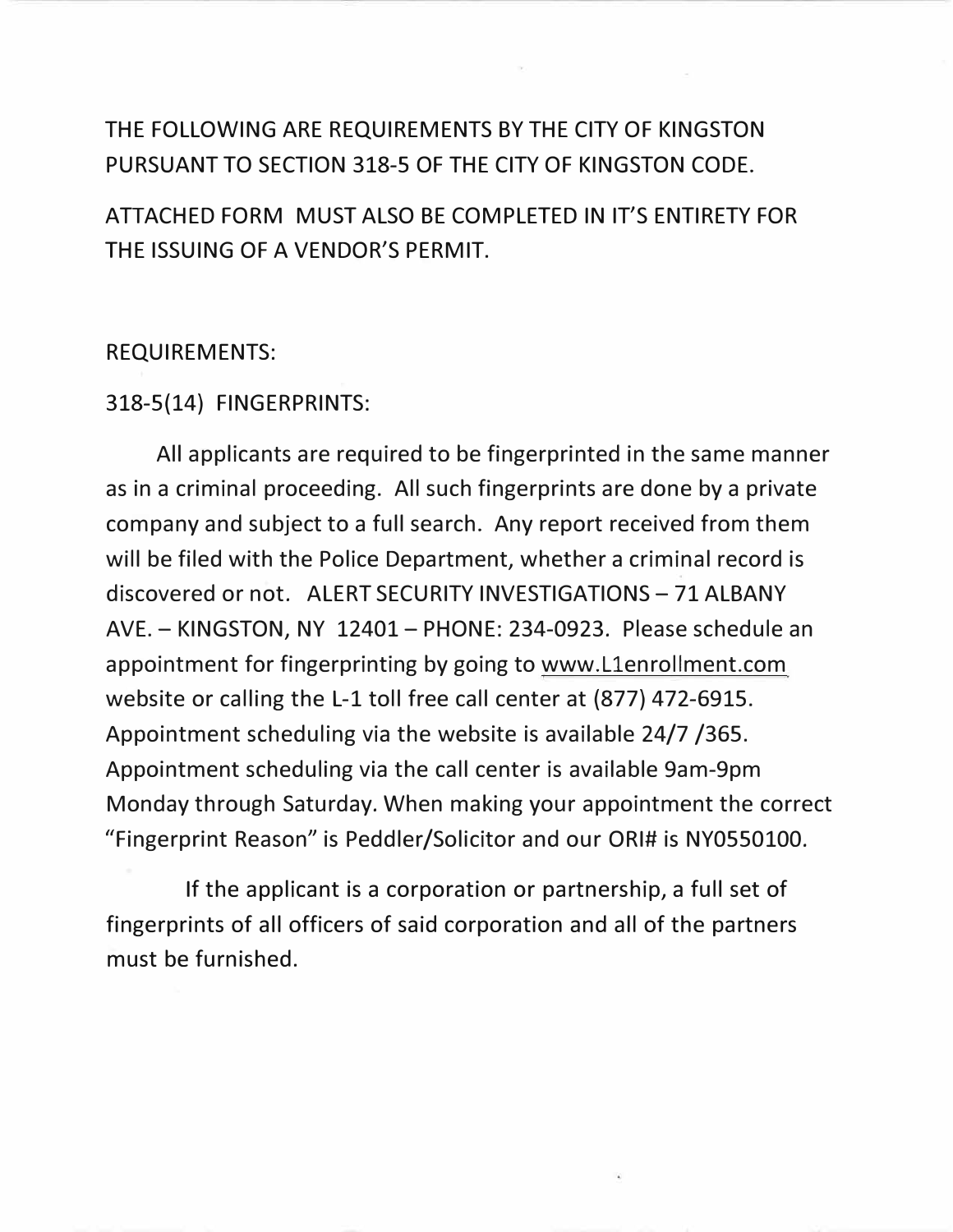318-5 (15} Applicants shall furnish such other information as may be required by the Chief of Police.

318-5 (B) If the applicant's business involves the use of scales or measurers such application shall be accompanied by a certificate from the Sealer of Weights and Measurers certifying that all weighing and measuring devices to be used by the applicant have been examined and approved.

318-5 (C} If the application is for a license to handle food in any form, the application shall be accompanied by a valid permit issued by the County permit issuing official having jurisdiction as determined by the Ulster County Health Department.

318-5 (D} An application for a license shall be accompanied by a bond to the City of Kingston approved as to form and surety by the Corporation Counsel in the penal sum of one thousand dollars (\$1000.00}, with sufficient surety or sureties or sufficient collateral security (does not apply to food vendors), conditioned for the due observance during the time of license of any and all ordinances which are not in force or may be hereafter adopted by the Common Council respecting hawking, peddling and soliciting. In the case of solicitors who demand, accept or receive payments or deposits of money in advance of final delivery such bond shall be further conditioned for making final delivery of goods, wares or merchandise ordered, or service to be performed in accordance with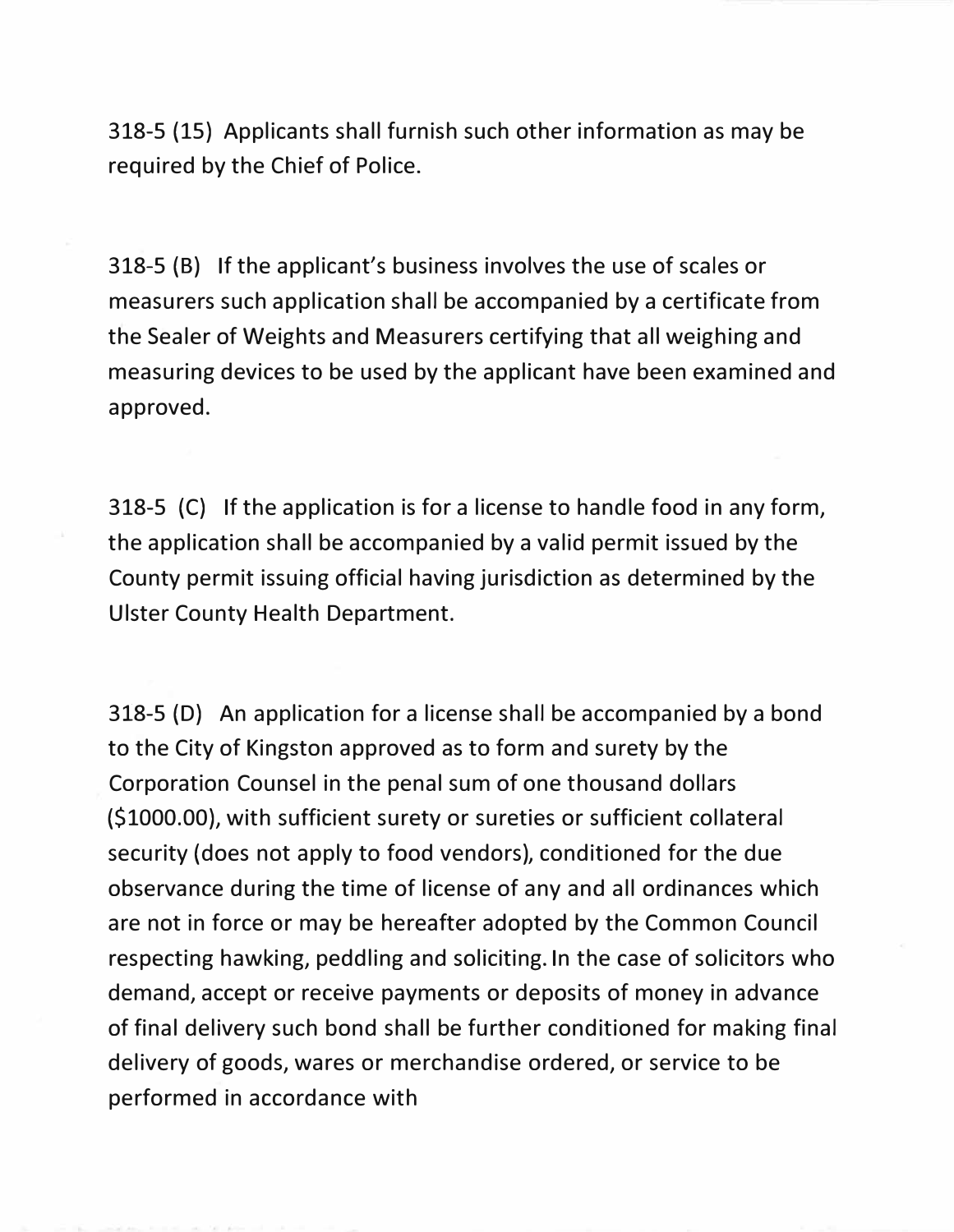The terms of such order, or failing therein, that the advance payment of such be refunded. Any person aggrieved by the action of any such licensed solicitor shall have a right by action on the bond for the recovery of money or damages or both. Such bond shall remain in force and effect, and in case of a cash deposit, such deposit shall be retained by the City of Kingston for a period of ninety (90) days after the expiration of any such license, unless sooner released by the Chief of Police.

Upon issuance of a license, the licensee shall have in full  $318-5(E)$ force and effect a liability insurance policy in amounts not less than one hundred thousand dollars (\$100,000.00) per individual and one hundred thousand dollars (\$100.000.00) per occurrence. A copy of said policy shall be submitted to the City Clerk.

Upon issuance of a license, the licensee shall execute a  $318-5$  (F) hold-harmless agreement indemnifying the City against loss including costs and expenses resulting from injury to person or property as a direct or indirect result of his enterprise. Said hold-harmless agreement shall be covered by a protective policy of insurance obtained by the applicant in an amount not less than one hundred thousand dollars (\$100,000.00) and shall be submitted to the City Clerk and shall be subject to the approval of the Corporation Counsel.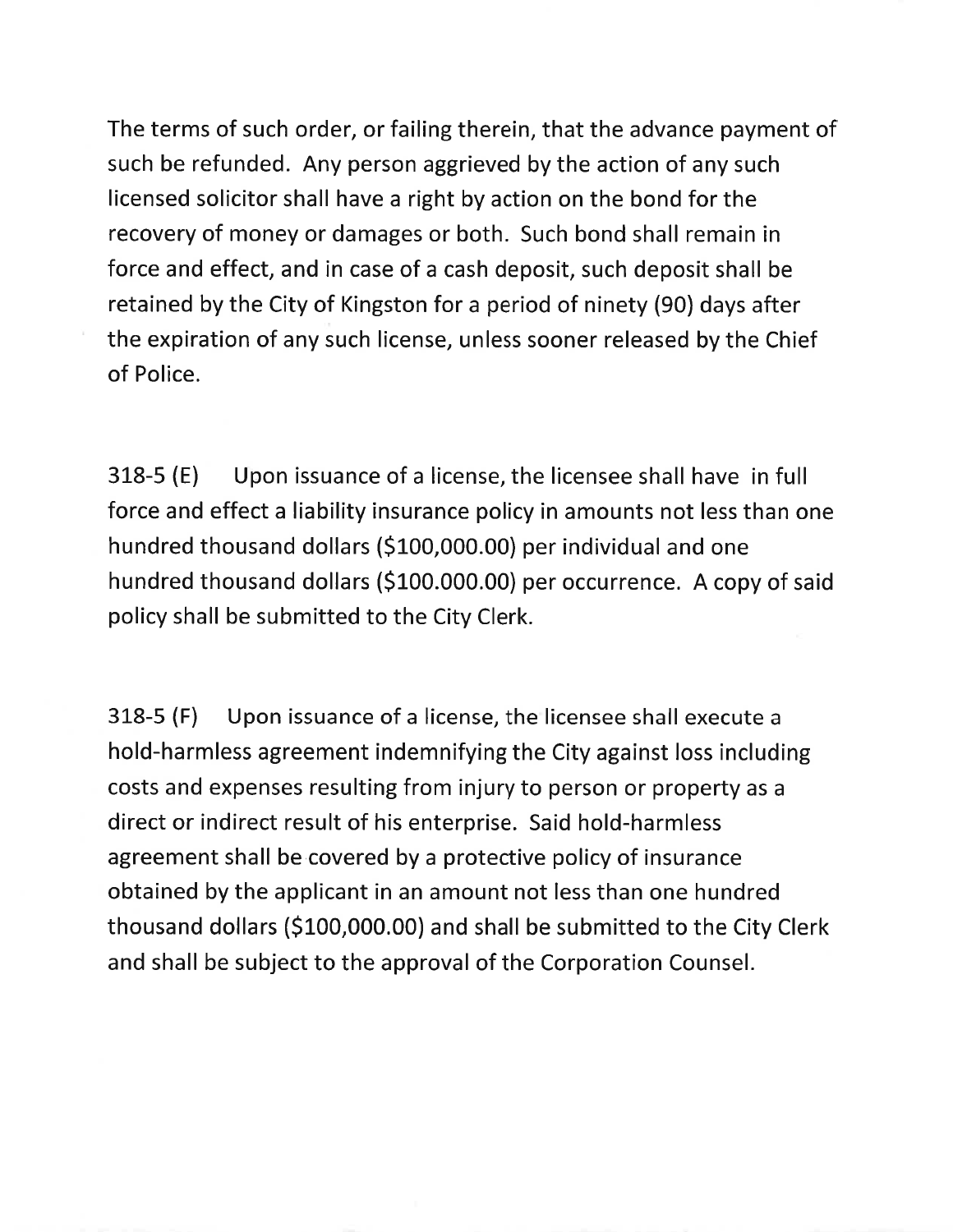318-5 (G) The Chief of Police may, in his discretion, upon good cause shown, waive any of the requirements for a license granted for one (1) day of twenty-four (24) hours.

LICENSE FEE: \$150.00 - Money order made out to the City of Kingston due with application.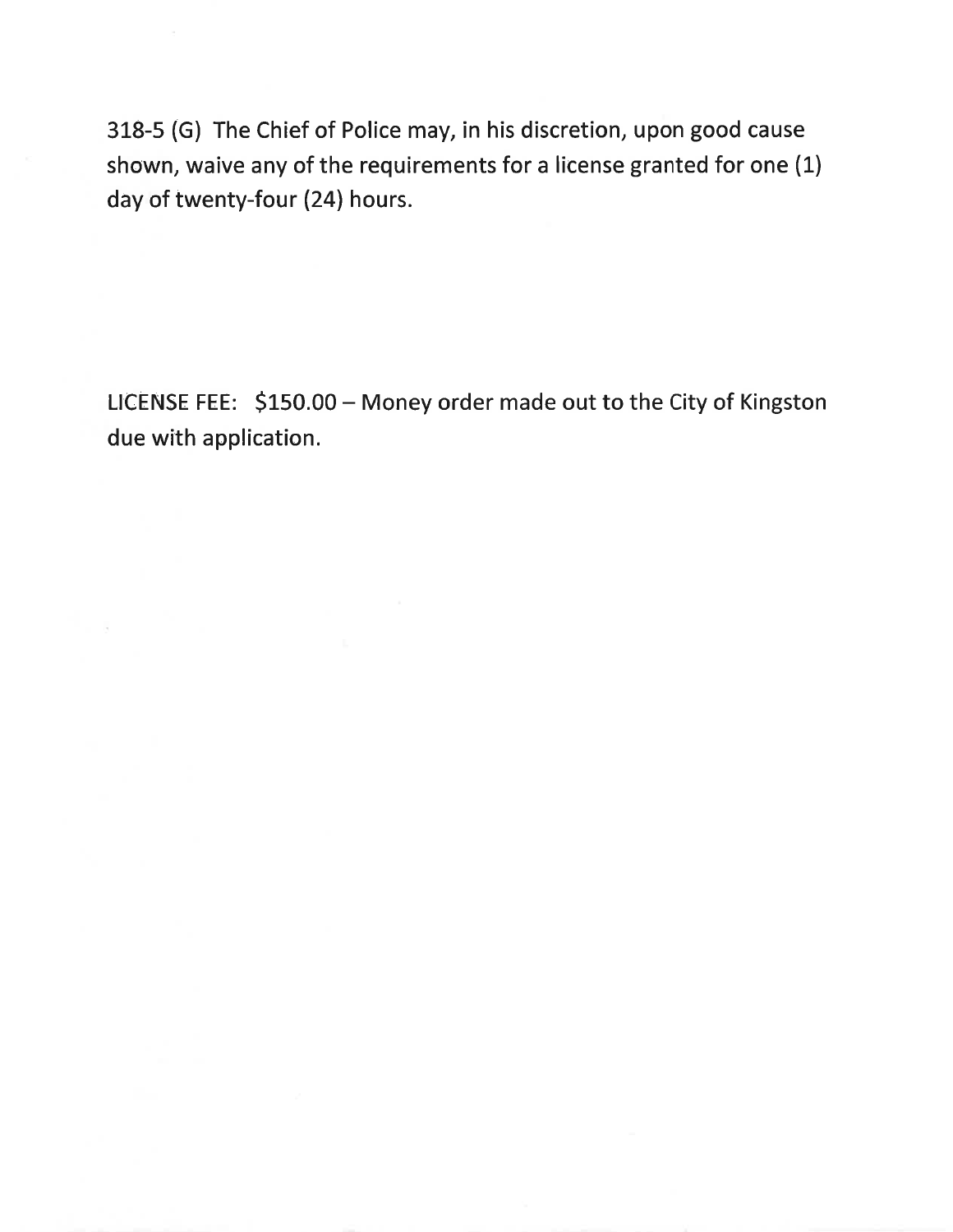### **APPLICATION FOR VENDOR'S PERMIT**

Name, address and phone numbers for applicant, including maiden name where applicable.

and the contract of the contract of the contract of the contract of the contract of the contract of the contract of 

Applicant's place of residence for the past five (5) years.

The contract of the company of the contract of the contract of

Applicant's business for the past five (5) years, including the names and addresses.

Three (3) photographs of applicant, taken not more than sixty (60) days prior to the date of filing the application. Photos to be two by two (2x2) inches in dimension, showing the head and shoulders of the applicant.

 $\mathcal{S}_\mathbf{r}$ 

Has applicant ever been convicted of a felony, misdeameanor or violation of any municipal ordinance, except with relation to illegal parking, and if so, in what court, when, where, upon what charges and the sentence of the court, including the docket, index, indictment or file number of such court.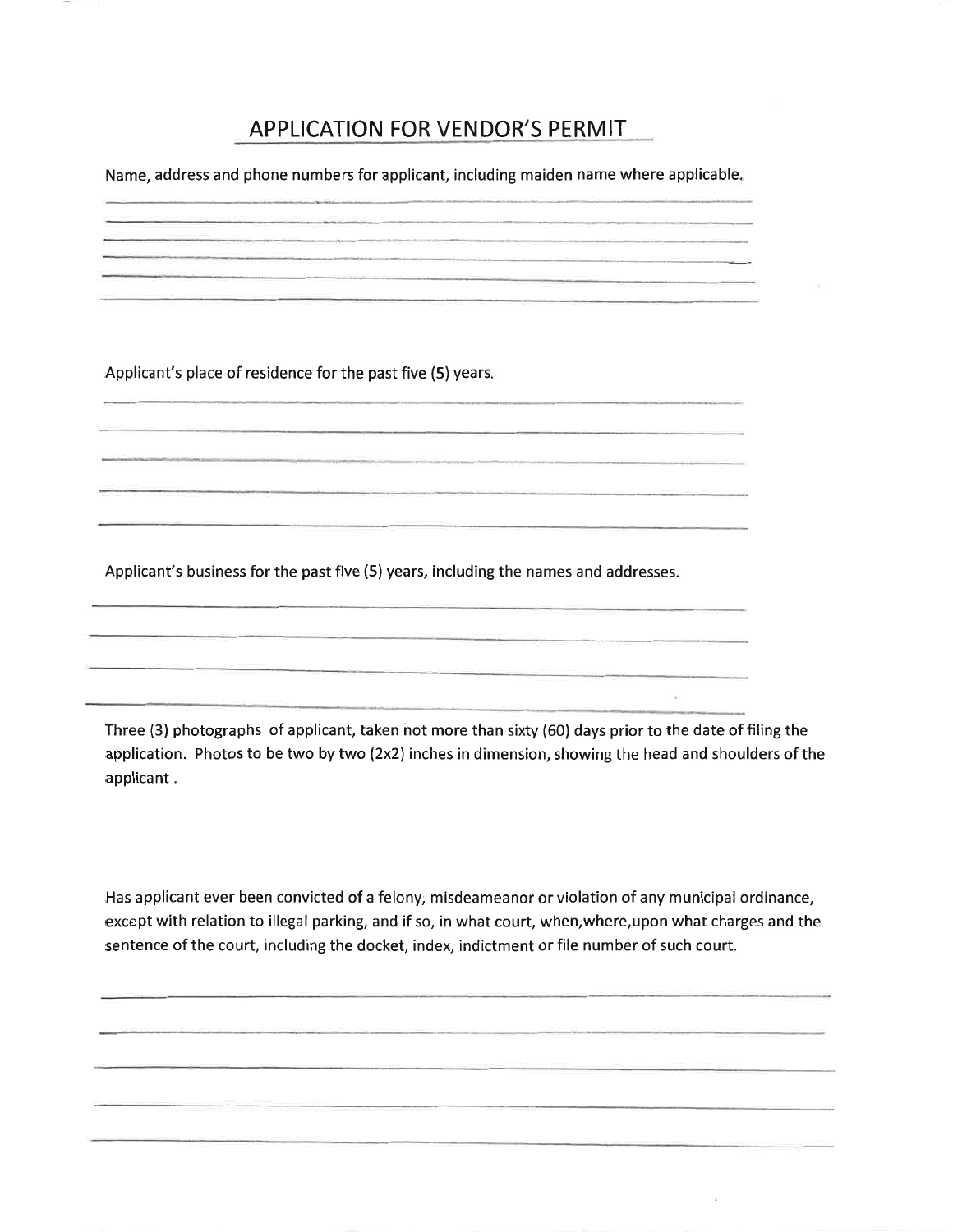Has applicant been previously licensed in any occupation. \_\_\_\_\_\_\_\_\_\_\_\_ If so, when, where and for what period and, if such previous license was ever revoked or suspended, the date of the revocation or suspension and the reason for *it.*

If applicant is employed, the name and address of such employer, together with credentials establishing the relationship.

If applicant proposes to operate a vehicle in connection with the license, a description of the cart, boat, contrivance or vehicle together with a license number or other means of identitication and the applicant's license number as issued by New York State Motor Vehicle Department *is* required below.

The kind of goods, wares and merchandise applicant desires to sell or the kind of service applicant desires to perform and the method of distribution.

a formal component of the property of the form of the control of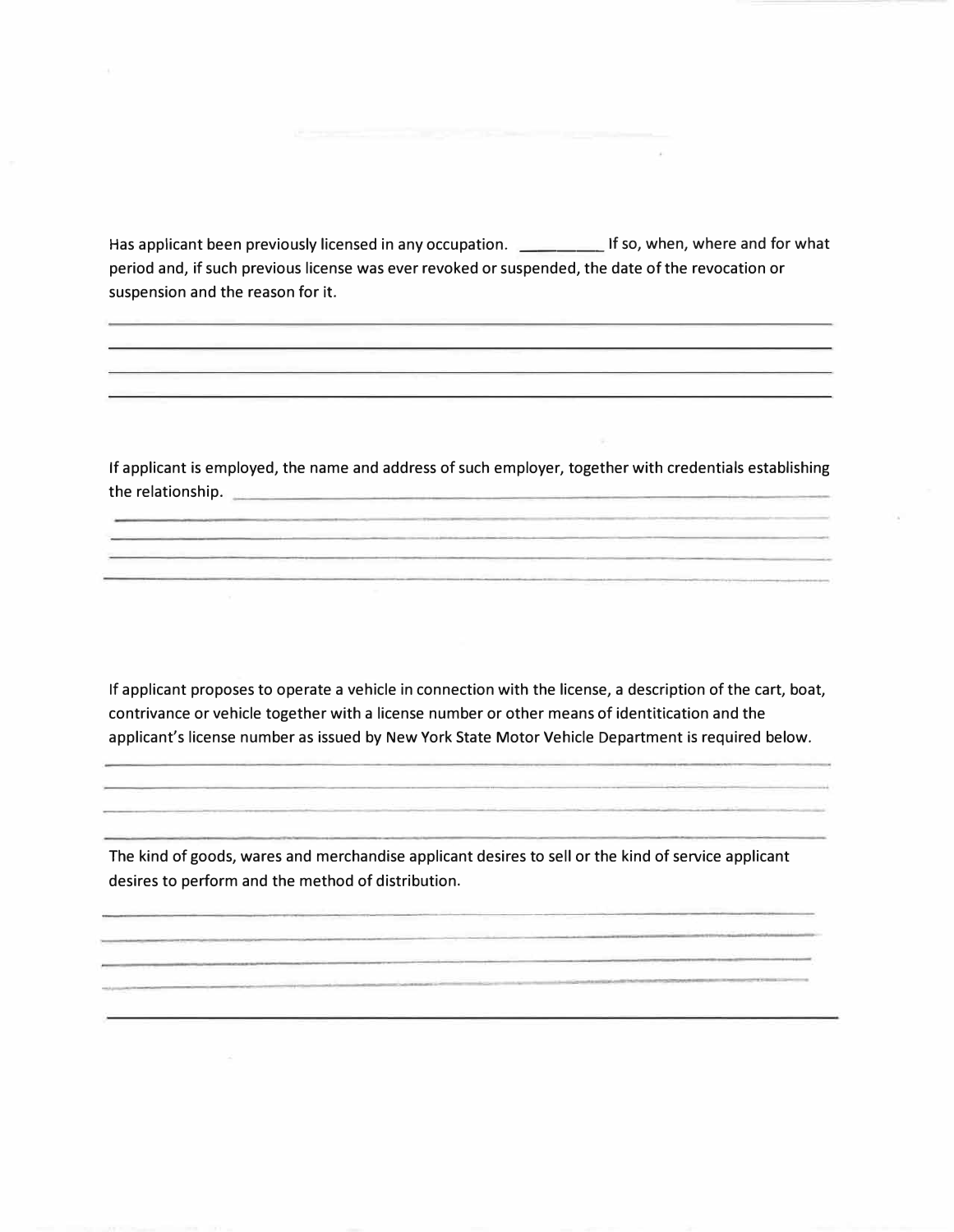If the applicant is a corporation or association, the name and address and title of the officer upon whom process or other legal notice may be served.

and the property of the company of the company of the

A New York State sales tax identification number for all corporations, partnerships, associations or other similar type business entities. In the event applicant is an individual and does not possess such number, please submit social security number.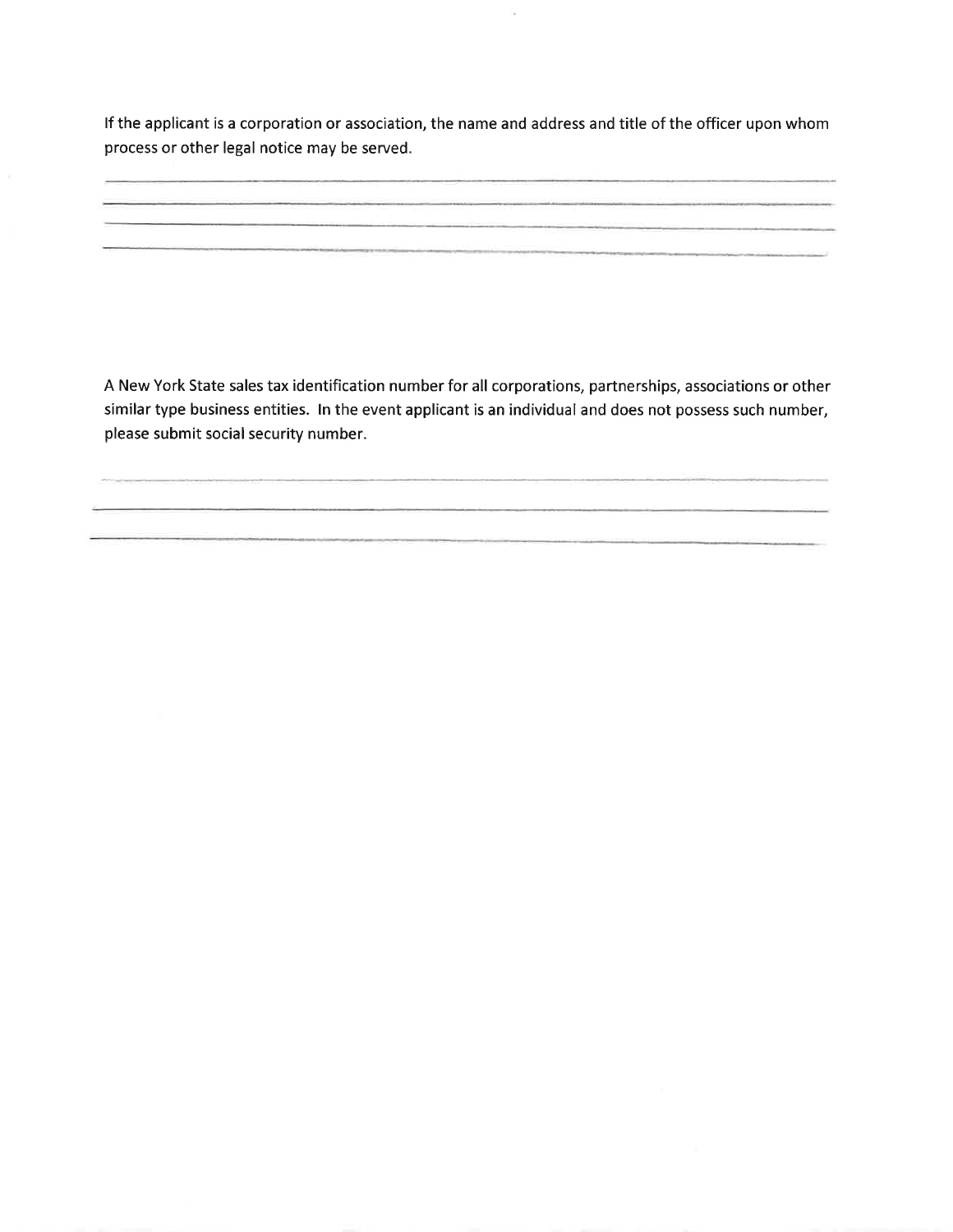**HOLD HARMLESS AGREEMENT** PURSUANT TO SECTION 61-5(F) OF THE CITY OF KINGSTON CODE

IT IS HEREBY AGREED and UNDERSTOOD by and between

, hereinafter referred to as "Vendor", and the City of Kingston, hereinafter referred to as the "City" that, the "Vendor" or heirs, executors, administrators, successors and assigns agrees to hold harmless and indemnify the "City" from all actions, cause of actions, suits, debts, dues, sum of money, accounts, reckonings, bonds, bills, specialties, covenants, contracts, controversies, agreements, promises, variances, trespasses, damages, judgements, extent, executions, claims and demands whatsoever, in law, admiralty or equity arising out of the "Vendor's" business within the City of Kingston.

**VENDOR** 

DATED: day of 20